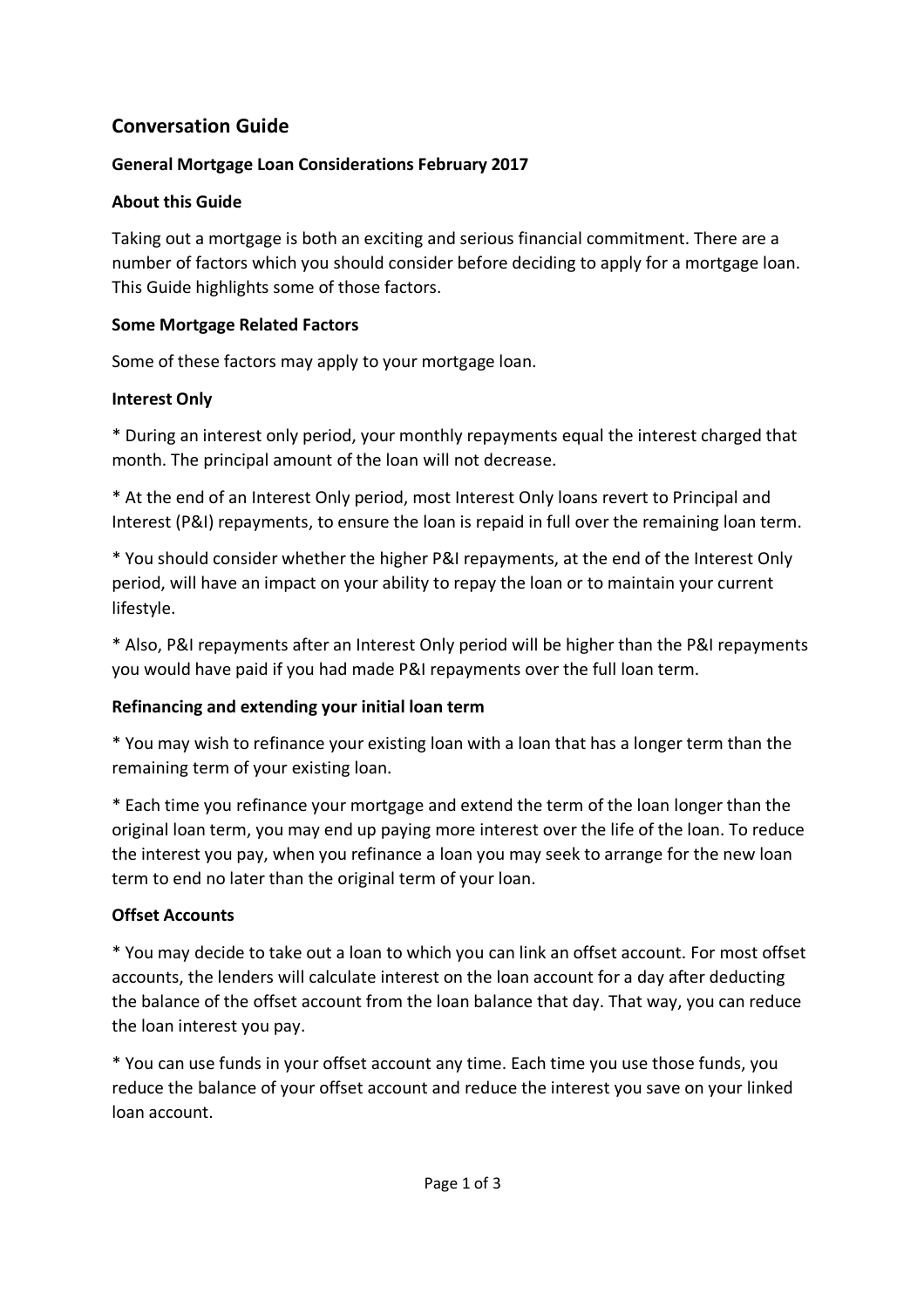# **Conversation Guide**

#### **General Mortgage Loan Considerations**

\*Sometimes, offset accounts are offered only with variable rate home loans that have a higher interest rate or with loans that have multiple features.

 § This may mean you have to pay extra in banking fees and charges for the loan, which can reduce the savings you make using an offset facility.

 § If you cannot retain a reasonable amount of cash in your offset account, the interest you save with an offset account could be less than the benefit of taking out a loan without an offset account, but with a lower interest rate.

## **Fixed rate terms**

\*Fixed rate loans give you the benefit of knowing what your loan repayments will be for the whole fixed rate term. For variable rate loans, the loan repayments could change with changes to the interest rate.

\* By choosing a fixed rate term, you may lock in an interest rate that is higher than the then current variable rate available on the loan. Or, if variable rates fall below the fixed rate on your loan during the fixed rate term, you may miss out on the benefit you had initially with a lower fixed rate. On the other hand, you may be better off if variable rates rise above the fixed rate on your loan during the fixed rate term.

\* For a lot of fixed rate loans, you may not be able to make extra payments or may be restricted by the total amount of extra repayments you can make on your loan or make use of an offset account during the fixed rate term.

\* If you repay the loan before the end of the fixed rate period, you may be liable for break costs. The cost or loss usually arises because of changes in money market rates of interest between the start of the fixed rate term when a break event occurs. Fixed rate break costs can be high and will increase the amount you owe the lender.

\* Before fixing all or part of your loan, consider whether you intend to sell your property; make extra principal repayments; or change your lender during the fixed rate term.

## **Variable rate loans**

\* Variable rate loans are subject to market conditions and lender decisions that may differ from Reserve Bank of Australia decisions about cash rates.

## **Property values**

\* A loan secured by a mortgage over residential property can be impacted by reductions in property values. Your mortgaged property may reduce in value so much that you owe more than what the property is worth. This is known as "negative equity". You will still repay the loan in full.